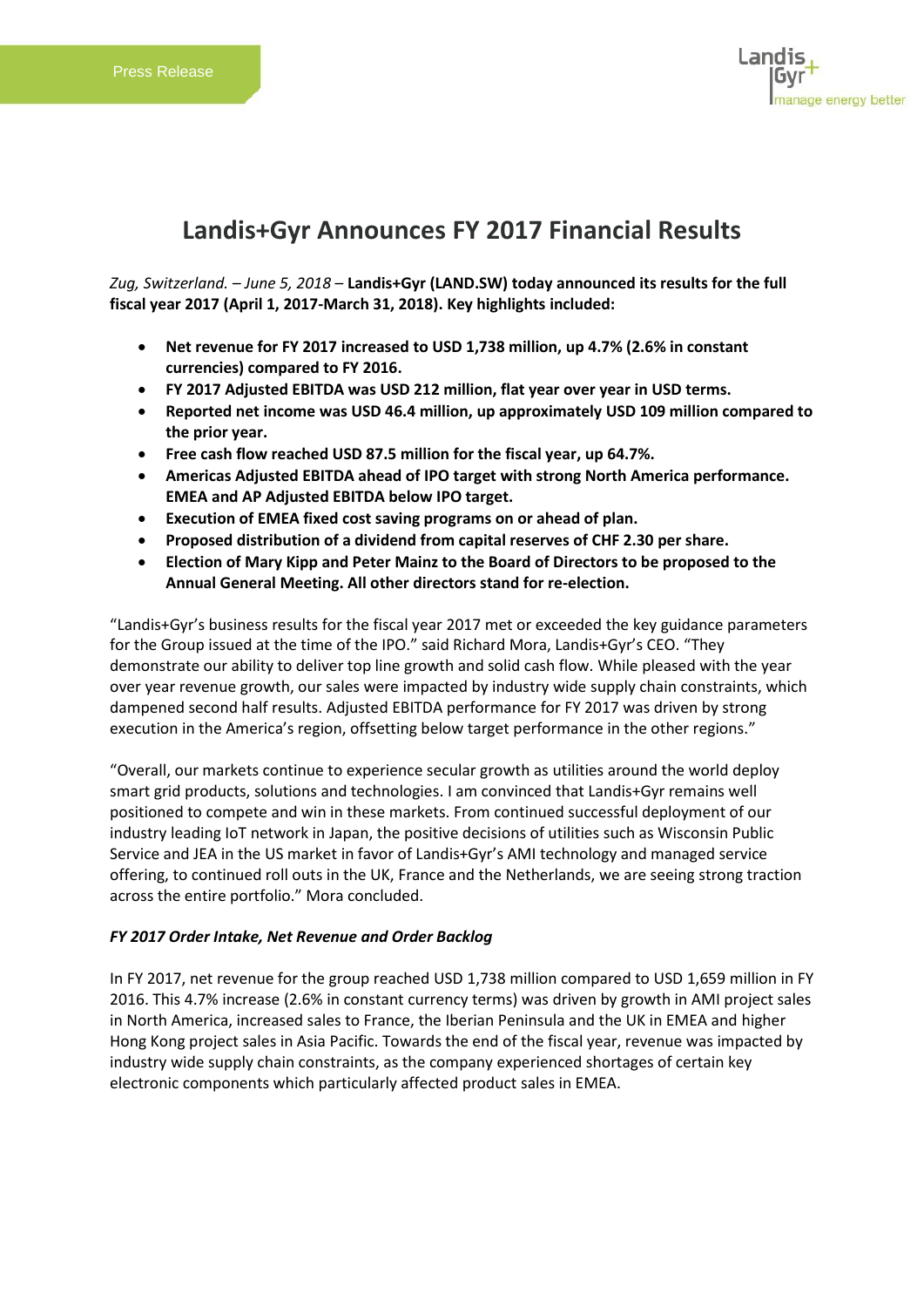

Net revenue per segment was as follows (in USD millions, except where indicated):

| Segment      | <b>FY 2017</b> | <b>FY 2016</b> | Percentage<br>change | Percentage<br>change in<br>constant<br>currencies |
|--------------|----------------|----------------|----------------------|---------------------------------------------------|
| Americas     | 972.2          | 931.2          | 4.4%                 | 4.1%                                              |
| <b>EMEA</b>  | 627.2          | 587.8          | 6.7%                 | 1.7%                                              |
| Asia Pacific | 138.4          | 140.2          | (1.3%)               | (3.4%)                                            |
| Group        | 1,737.8        | 1,659.2        | 4.7%                 | 2.6%                                              |

Order intake for FY 2017 was USD 1,574.4 million, an increase of USD 248.9 million or 18.8% (16.0% in constant currency terms) over the same period in FY 2016. Committed backlog declined by 4.1% from FY 2016 to USD 2,389.0 million.

#### *Adjusted Gross Profit*

Adjusted Gross Profit for the reporting period was USD 597.3 million, a decrease of USD 22.9 million (USD 31.6 million at constant currency) year over year from the USD 620.2 million delivered in FY 2016. In the Americas region, the decrease was primarily driven by product and customer mix. In EMEA, expected margin improvements did not materialize due to delays in the introduction of certain new lower cost product variants. In addition, EMEA revenue was negatively affected due to the industry wide shortage of certain electronic components. A reconciliation between Gross Profit and Adjusted Gross Profit can be found in the Supplemental Reconciliations and Definitions section of the Financial Report.

| Segment             | <b>FY 2017</b> | <b>FY 2017</b><br>Percentage | FY 2016 | FY 2016<br>Percentage |
|---------------------|----------------|------------------------------|---------|-----------------------|
| Americas            | 409.2          | 42.1%                        | 414.0   | 44.5%                 |
| <b>EMEA</b>         | 155.9          | 24.9%                        | 174.0   | 29.6%                 |
| Asia Pacific        | 28.3           | 20.4%                        | 31.9    | 22.8%                 |
| <b>Eliminations</b> | 3.9            |                              | 0.3     |                       |
| Group               | 597.3          | 34.4%                        | 620.2   | 37.4%                 |

The Adjusted Gross Profit by segment was as follows (in USD millions, except where indicated):

#### *Adjusted Operating Expenses*

Adjusted Operating Expenses for the reporting period were USD 385.3 million, a decrease of USD 22.8 million (USD 30.4 million at constant currency) year over year from the USD 408.1 million incurred in FY 2016. Expenses related to research and development of USD 158.0 million were essentially unchanged in USD terms and correspond to 9.1% of net revenue.

Landis+Gyr has two major cost reduction programs underway in EMEA. Project Phoenix aims at reducing the cost base by closing certain offices, unifying various back office functions and improving productivity in all functions. The target is to realize savings of approximately USD 20 million per annum from Project Phoenix, with full savings expected to be achieved by the year ending March 31, 2019. Overall, Project Phoenix delivered currency adjusted savings in FY 2017 of USD 15.8 million, ahead of the targeted amount of USD 13.0 million for FY 2017. Project Lightfoot – another strategic initiative – is aimed at bundling and in part outsourcing manufacturing activities to enhance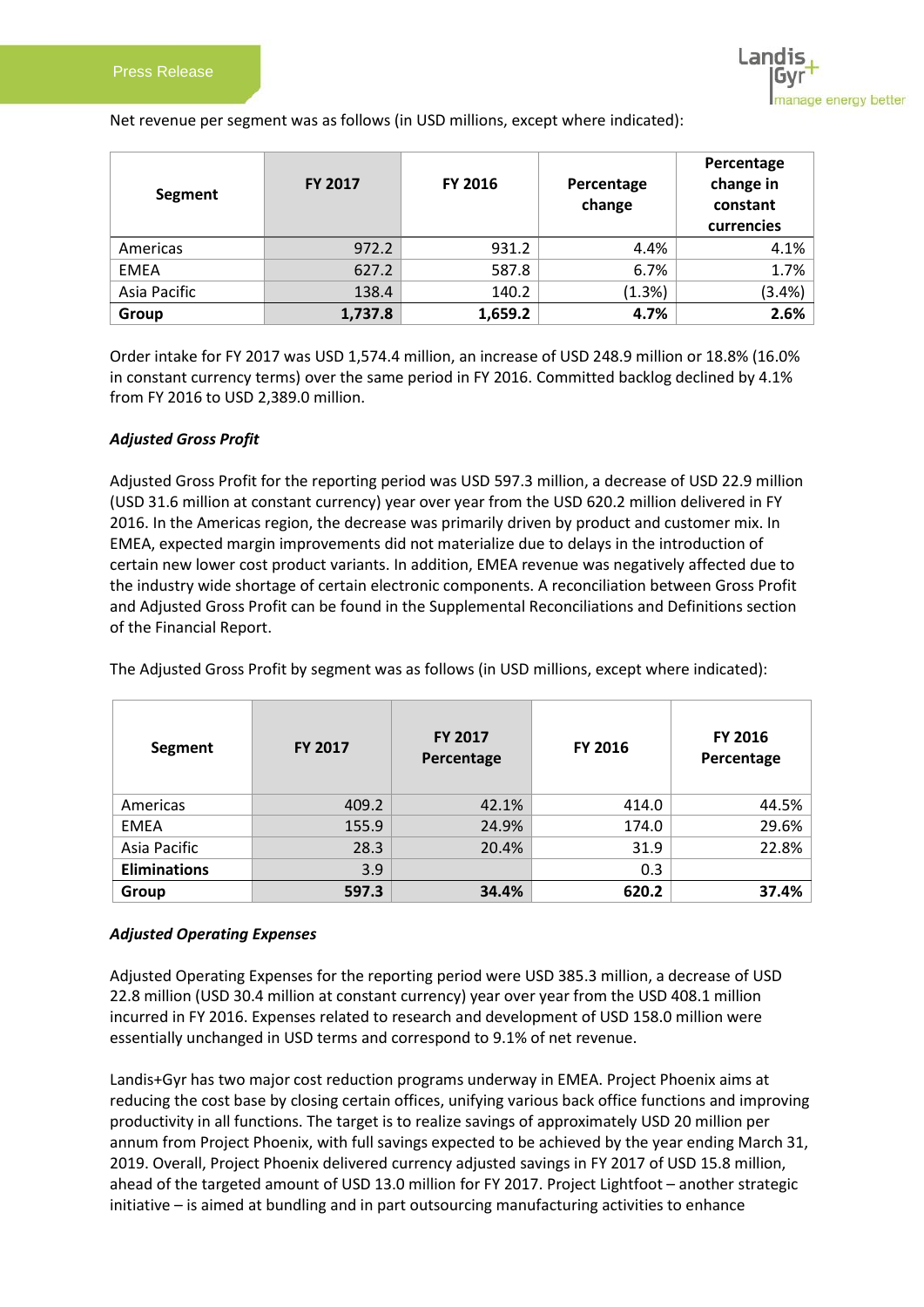

production efficiencies, lower supply chain costs and further reduce capital intensity. When completed at the end of FY 2020 Project Lightfoot is expected to deliver savings of approximately USD 25 million per annum, an increase of USD 5 million from the previously stated target. Lightfoot is ahead of plan when compared to the targets communicated during the IPO with the subsequent identification of additional savings opportunities.

## *Adjusted EBITDA*

Landis+Gyr's FY 2017 Adjusted EBITDA was USD 212.0 million, flat compared to USD 212.0 million in FY 2016. The Americas saw improved results while EMEA and AP posted reduced Adjusted EBITDA results compared to FY 2016.

| Segment             | FY 2017<br><b>Adjusted EBITDA</b> | FY 2017<br>Percentage of<br>net revenue | FY 2016<br><b>Adjusted EBITDA</b> | <b>FY 2016</b><br>Percentage of<br>net revenue |
|---------------------|-----------------------------------|-----------------------------------------|-----------------------------------|------------------------------------------------|
| <b>Americas</b>     | 199.4                             | 20.5%                                   | 195.0                             | 20.9%                                          |
| <b>EMEA</b>         | (8.8)                             | (1.4% )                                 | 1.0                               | 0.2%                                           |
| <b>Asia Pacific</b> | (9.6)                             | (6.9%)                                  | (2.6)                             | (1.9%)                                         |
| Corporate           | 31.0                              | N/A                                     | 18.6                              | N/A                                            |
| Group               | 212.0                             | 12.2%                                   | 212.0                             | 12.8%                                          |

The Adjusted EBITDA by segment was as follows (in USD millions, except where indicated):

The adjustments made to bridge between the EBITDA reported in the Group's financial statements and Adjusted EBITDA are as follows (in USD millions):

|                              | H1 FY 2017 | <b>H2 FY 2017</b> | <b>FY 2017</b> | FY 2016 |
|------------------------------|------------|-------------------|----------------|---------|
| <b>Adjusted EBITDA</b>       | 108.8      | 103.3             | 212.0          | 212.0   |
| <b>Adjustments</b>           |            |                   |                |         |
| <b>Restructuring Charges</b> | (8.1)      | (6.5)             | (14.7)         | (3.8)   |
| <b>Exceptional Warranty</b>  | (2.4)      | 0.1               | (2.4)          | (6.4)   |
| Expenses                     |            |                   |                |         |
| <b>Normalized Warranty</b>   | (30.3)     | 6.1               | (24.2)         | (25.2)  |
| <b>Expenses</b>              |            |                   |                |         |
| Special Items                | (24.8)     | (0.9)             | (25.6)         | (25.8)  |
| <b>EBITDA</b>                | 43.1       | 102.0             | 145.1          | 150.8   |

Second half FY 2017 adjustments to EBITDA have been substantially reduced to a net of USD 1.3 million compared to USD 65.7 million in the first half FY 2017.

Restructuring charges mainly relate to measures taken in EMEA. Exceptional warranty expenses are in respect of the X2 capacitor warranty issue and, in keeping with the practice adopted as part of the IPO, are added back entirely. The normalized warranty expense adjustment for FY2017 represents the excess of provisions made over the average annual actual warranty utilization for the last 3 years and mainly reflects additional provisions made in the Americas' segment in connection with legacy component issues. Special Items for FY 2017 are primarily IPO related expenses of USD 24.2 million, of which USD 9.8 million was funded by the selling shareholders.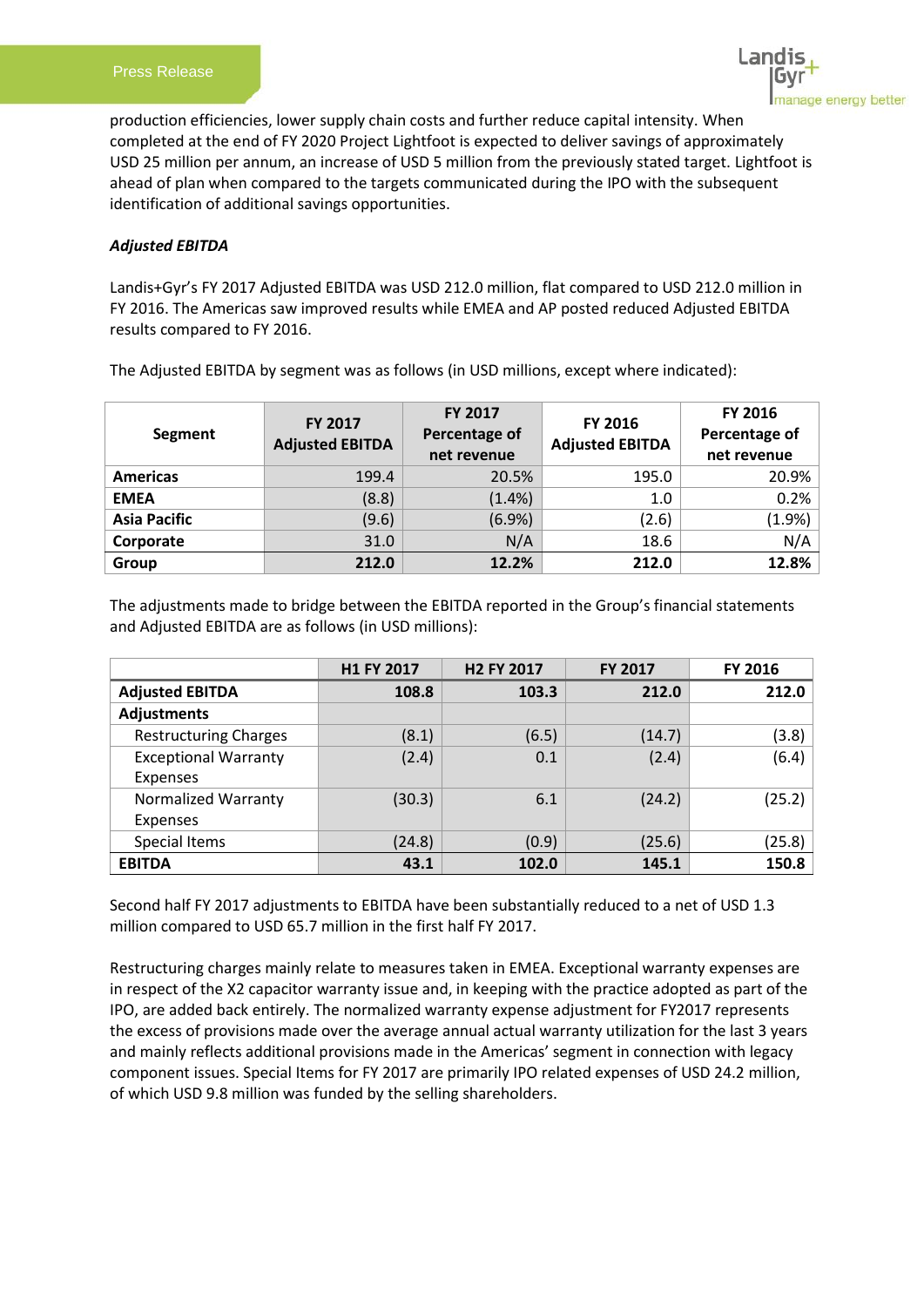#### *Net income and EPS*



Reported net income for FY 2017 was USD 46.4 million, or USD 1.57 per share (EPS). This is an improvement of approximately USD 109 million compared to the FY 2016 net loss of 62.6 million, or a loss of USD 2.12 per share, of which USD 60 million was attributable to a non-cash impairment of goodwill in FY 2016.

## *Capital Expenditure*

In FY 2017, capital expenditure came in at USD 38.0 million compared to USD 42.8 million in FY 2016. In FY 2018, some increase in capital expenditure is expected, particularly as the Lightfoot restructuring programs are executed, with total spending in FY 2018 at or below USD 50 million.

## *Cash flow and net debt*

Cash flow provided by operating activities in FY2017 was USD 124.7 million, an increase of USD 29.6 million compared to FY 2016. Free cash flow, defined as cash flow provided by operating activities (including changes in net working capital) minus cash flow used in investing activities (capital expenditure on tangible and intangible assets) excluding merger and acquisition activities (M&A) reached USD 87.5 million in FY 2017, an increase of USD 34.4 million from FY 2016.

Net debt was USD 40.5 million and USD 126.8 million at March 31, 2018 and 2017, respectively, a decline of USD 86.3 million. The decline was mainly attributable to continued strong cash generation from operating activities and tight working capital management. Net debt to Adjusted EBITDA declined to 0.2x as at the end of March 2018.

#### *Distribution to shareholders*

Owing to the strong free cash flow and in line with the guidance provided at the time of the IPO, the Board of Directors proposes a distribution of CHF 2.30 per share to shareholders. Subject to AGM approval, the distribution will be paid out of capital contribution reserves and hence is exempt from Swiss federal withholding tax. The distribution (approximately USD 71 million at the exchange rate as at March 31, 2018) equals 81% of free cash flow.

#### *Additions to the Board of Directors*

The Board of Directors proposes to the Annual General Meeting (AGM) the election of Mary Kipp and Peter Mainz as new members for a one-year term of office. All other members of the Board of Directors will stand for re-election for another one-year term at the AGM on June 28, 2018. Mary Kipp serves as President and Chief Executive Officer of El Paso Electric Company. Peter Mainz was President and CEO of Sensus as well as a Board member of Itron.

"We look forward, pending shareholder approval, to having Mary Kipp and Peter Mainz join our Board of Directors. They bring a wealth of expertise in our industry and our most important market, the US. Their experience fits very well with our existing Board talents and will help us shape the future of Landis+Gyr." said Andreas Umbach, Chairman of Landis+Gyr.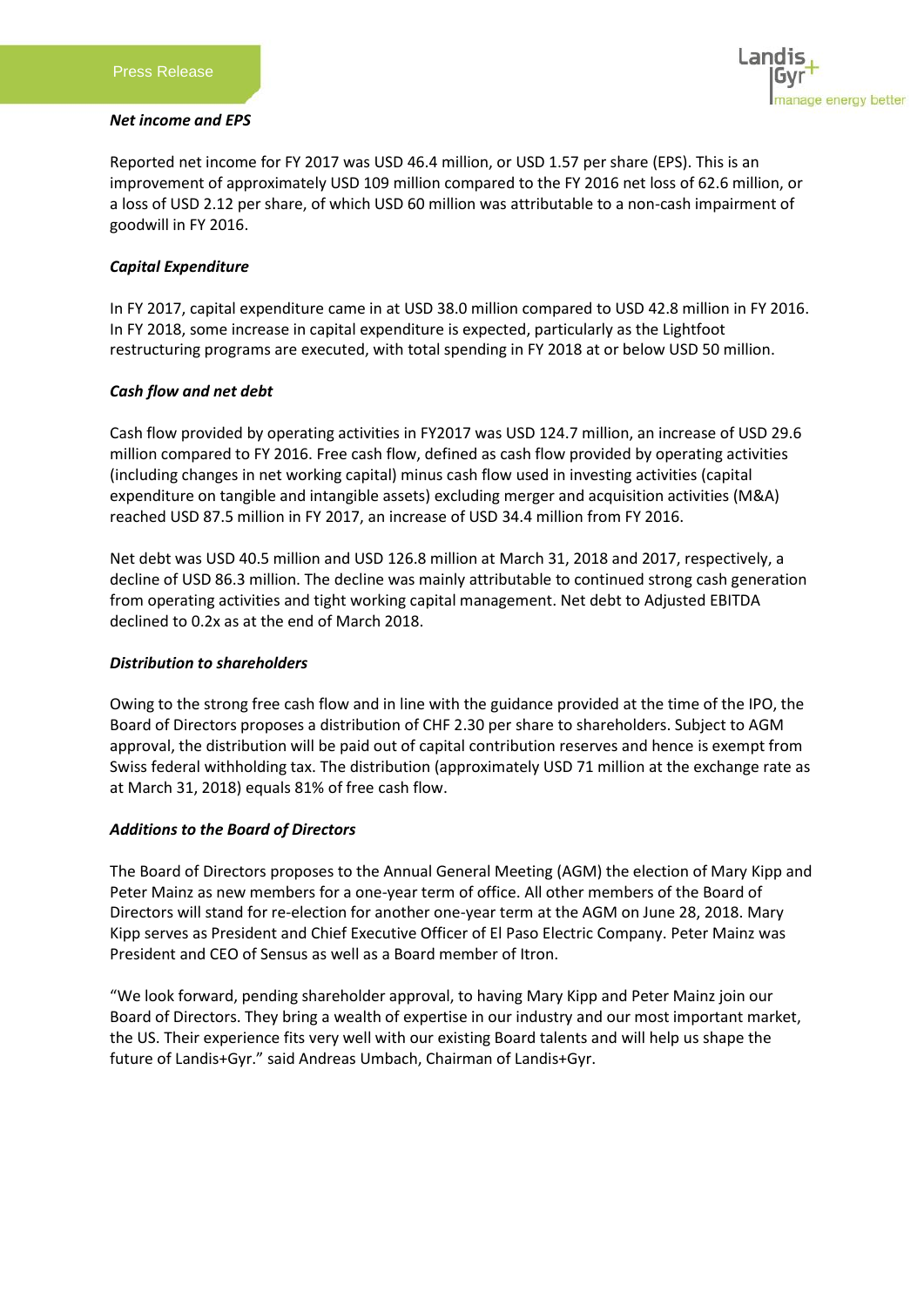#### *Outlook*

ige energy better

Landis+Gyr expects FY 2018 sales growth of approximately 3% - 6%, an Adjusted EBITDA in the range between USD 222 million and USD 232 million and free cash flow (excluding M&A) between USD 95 million and USD 105 million.

Given some of the supply chain challenges currently being experienced by the industry and the timing of product cost reductions in EMEA, Landis+Gyr expects the first half of FY 2018 to be weaker than the second half.

Landis+Gyr confirms the dividend policy set out during the IPO of distributing to shareholders at least 75% of free cash flow (excluding M&A) each year.

## *Recent corporate developments*

On January 4, 2018, Landis+Gyr announced that it has been selected by Wisconsin Public Service Company (WPS) to provide a multi-purpose Advanced Metering Infrastructure (AMI) network platform for advanced metering and grid modernization. The project includes deployment of Landis+Gyr's RF mesh network technology, 450,000 smart electric meters and about 326,000 twoway gas modules under a managed services agreement. Additionally, the utility will use Landis+Gyr's meter data management system (MDMS) under a SaaS (Software as a Service) agreement to integrate metering data into daily operations.

On February 21, 2018, Landis+Gyr reported continued growth with US based public power utilities during 2017 by signing 46 contracts for smart grid technology and services. The contracts represent a wide variety of market offerings, including more than 350,000 metering endpoints, along with distribution automation and load management devices, software and smart grid services.

On March 9, 2018, Landis+Gyr announced it had closed a five-year, USD 240 million credit facility agreement that replaced the company's USD 215 million bridge loan. This refinancing was oversubscribed and will help reduce the company's financial expense.

In 2018, Landis+Gyr signed new agreements with UK energy retailers for more than half a million SMETS2 meters. Landis+Gyr now has a total of over 18 million smart meters under contract in the UK, of which approximately 5 million have been deployed to date. Landis+Gyr and its UK customers also achieved a major milestone, becoming the first to deploy a second generation (SMETS2) smart meter. The UK deployment is gathering pace with Landis+Gyr meters deploying at more than 160,000 per month.

On May 16, 2018, Landis+Gyr announced that JEA, located in Florida and the eighth-largest community-owned electric utility in the United States, has signed a purchase agreement to accelerate its advanced metering deployment over the next 30 months by deploying the remaining 250,000 electric meters on its distribution system. Landis+Gyr currently manages JEA's advanced metering and network infrastructure under a long-term managed services contract. The contract scope has expanded over the years to include enhanced SaaS data services and infrastructure support.

On May 24, 2018, Landis+Gyr and Pacific Equity Partners (PEP) announced an agreement to form a joint venture for the acquisition of Acumen from Origin Energy Limited. The Acumen business includes the management and servicing contract for 170,000 meters as well as a material long term contract with Origin for the deployment of additional smart meters across Australia. Landis+Gyr will contribute the activities of its intelliHUB business to the joint venture. Landis+Gyr has entered into a contract with the joint venture under which Landis+Gyr expects to provide approximately 800,000